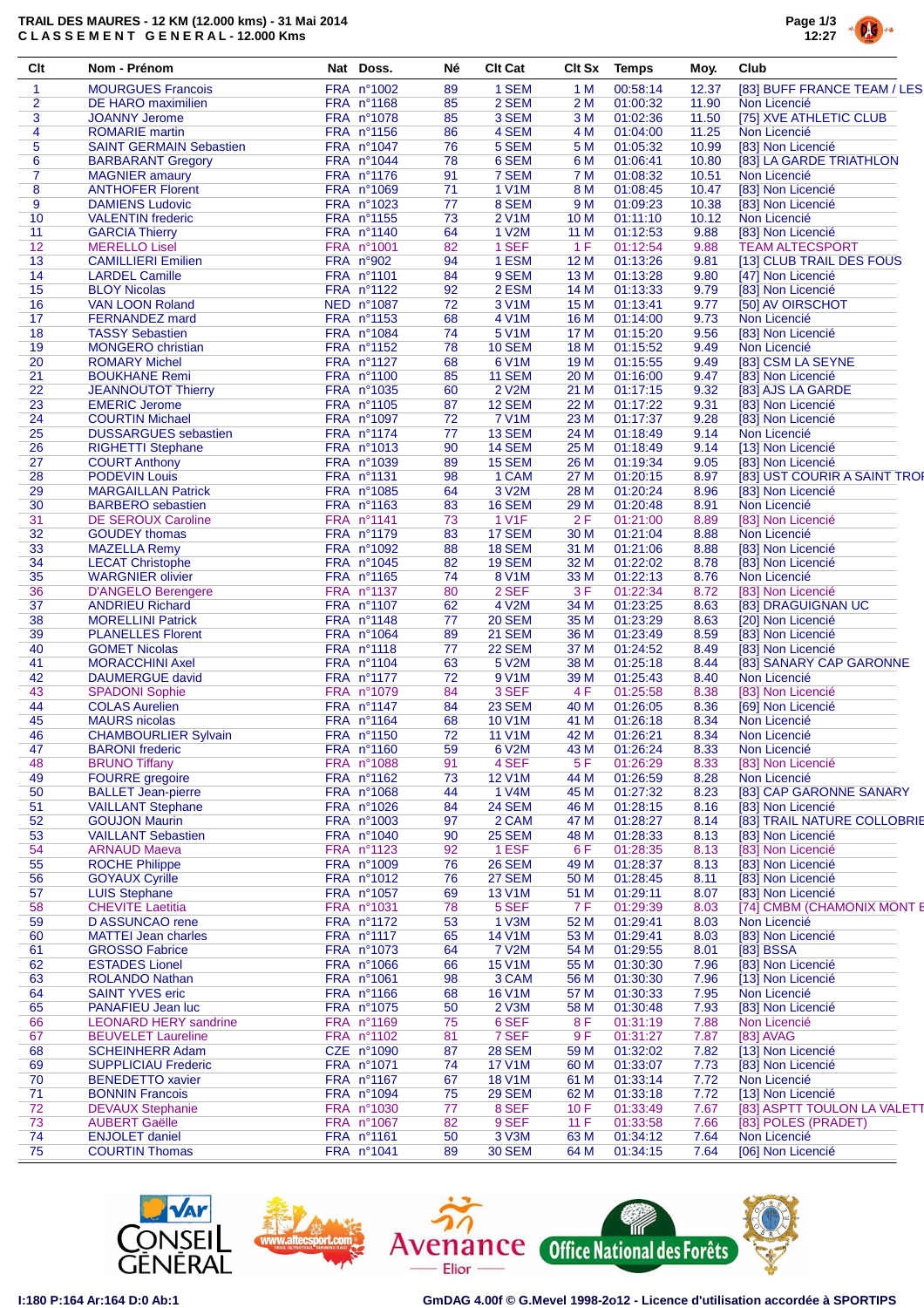## **TRAIL DES MAURES - 12 KM (12.000 kms) - 31 Mai 2014 C L A S S E M E N T G E N E R A L - 12.000 Kms**



| Clt | Nom - Prénom                               | Nat Doss.                | Né       | <b>Clt Cat</b>                 | <b>Clt Sx</b> | Temps    | Moy. | Club                         |
|-----|--------------------------------------------|--------------------------|----------|--------------------------------|---------------|----------|------|------------------------------|
| 76  | <b>ROUSSEAU Anne</b>                       | FRA n°1106               | 73       | 2 V1F                          | 12F           | 01:34:52 | 7.59 | [83] Non Licencié            |
| 77  | <b>BERMADOU Nathalie</b>                   | FRA nº1145               | 83       | <b>10 SEF</b>                  | 13F           | 01:34:52 | 7.59 | [83] Non Licencié            |
| 78  | <b>DECARA Olivier</b>                      | FRA nº1032               | 80       | <b>31 SEM</b>                  | 65 M          | 01:35:35 | 7.53 | [83] Non Licencié            |
| 79  | <b>DELECOURT Matthieu</b>                  | FRA nº1171               | 87       | 32 SEM                         | 66 M          | 01:35:41 | 7.53 | [75] Non Licencié            |
| 80  | <b>DECHAMPS Thierry</b>                    | FRA nº1038               | 64       | 8 V2M                          | 67 M          | 01:35:45 | 7.52 | [83] Non Licencié            |
| 81  | <b>DECHAMPS Anais</b>                      | FRA nº1037               | 88       | <b>11 SEF</b>                  | 14F           | 01:35:46 | 7.52 | [83] Non Licencié            |
| 82  | <b>ZDUNEK Eric</b>                         | FRA nº1059               | 74       | 19 V1M                         | 68 M          | 01:35:48 | 7.52 | [83] Non Licencié            |
| 83  | <b>JAMBON Christian</b>                    | FRA nº1103               | 55       | 9 V2M                          | 69 M          | 01:35:52 | 7.51 | [83] SANARY CAP GARONNE      |
| 84  | <b>ESCUDERO Sebastien</b>                  | FRA nº1077               | 86       | <b>33 SEM</b>                  | 70 M          | 01:36:02 | 7.50 | [75] Non Licencié            |
| 85  | <b>DEMICHEL Jonathan</b>                   | FRA n°1098               | 83       | 34 SEM                         | 71 M          | 01:36:14 | 7.48 | [83] Non Licencié            |
| 86  | <b>AUGEZ Sophie</b>                        | FRA nº1111               | 69       | 3 V1F                          | 15F           | 01:36:35 | 7.46 | [83] Non Licencié            |
| 87  | <b>DURANTON Francois</b>                   | FRA n°1108               | 75       | <b>35 SEM</b>                  | 72 M          | 01:36:46 | 7.44 | [83] ROLLER PROVENCE MEDIT   |
| 88  | <b>KOUTSEFF Eric</b>                       | FRA n°1082               | 74       | 20 V1M                         | 73 M          | 01:36:52 | 7.43 | [83] Non Licencié            |
| 89  | <b>LELAQUET laurent</b>                    | FRA nº1178               | 73       | 21 V1M                         | 74 M          | 01:36:58 | 7.43 | Non Licencié                 |
| 90  | <b>TROUPILLON Frederic</b>                 | FRA nº1134               | 73       | 22 V1M                         | 75 M          | 01:37:23 | 7.39 | [83] UST COURIR A SAINT TROP |
| 91  | <b>CHAMBON DIFOURN Pascal</b>              | FRA nº1053               | 61       | <b>10 V2M</b>                  | 76 M          | 01:37:35 | 7.38 | [83] AJS LA GARDE            |
| 92  | <b>BONFILS Theodore</b>                    | FRA nº1051               | 92       | 3 ESM                          | 77 M          | 01:38:24 | 7.32 | [83] Non Licencié            |
| 93  | <b>DI CIOCCIO Christine</b>                | FRA nº1017               | 86       | <b>12 SEF</b>                  | 16F           | 01:38:24 | 7.32 | [83] Non Licencié            |
| 94  | <b>ADVILLE Jmichel</b>                     | FRA nº1046               | 68       | 23 V1M                         | 78 M          | 01:38:34 | 7.30 | [83] Non Licencié            |
| 95  | <b>MELE Andre</b>                          | FRA n°1091               | 57       | <b>11 V2M</b>                  | 79 M          | 01:38:46 | 7.29 | [83] Non Licencié            |
| 96  |                                            |                          |          |                                | 17F           | 01:38:53 |      | [83] Non Licencié            |
| 97  | <b>LHOMME Deborah</b><br><b>BOVE Celia</b> | FRA n°1028<br>FRA n°1109 | 75<br>89 | <b>13 SEF</b><br><b>14 SEF</b> | 18F           | 01:38:58 | 7.28 |                              |
|     |                                            |                          |          |                                |               |          | 7.28 | [13] Non Licencié            |
| 98  | <b>BONFILS Remy</b>                        | FRA nº1034               | 64       | <b>12 V2M</b>                  | 80 M          | 01:39:04 | 7.27 | [83] Non Licencié            |
| 99  | <b>BONFILS Louis</b>                       | FRA nº1025               | 60       | <b>13 V2M</b>                  | 81 M          | 01:40:04 | 7.20 | [13] Non Licencié            |
| 100 | <b>ETTORI Olivier</b>                      | FRA nº1042               | 70       | 24 V1M                         | 82 M          | 01:40:29 | 7.17 | [83] Non Licencié            |
| 101 | PICARD DE GENNES Colin                     | FRA nº1004               | 86       | <b>36 SEM</b>                  | 83 M          | 01:40:49 | 7.14 | [75] Non Licencié            |
| 102 | <b>SCHIANO Philippe</b>                    | FRA n°1011               | 61       | 14 V2M                         | 84 M          | 01:41:26 | 7.10 | [83] Non Licencié            |
| 103 | <b>CAPY Marc</b>                           | FRA nº1029               | 69       | 25 V1M                         | 85 M          | 01:42:23 | 7.03 | [83] Non Licencié            |
| 104 | <b>ALPHONSINE Carine</b>                   | FRA n°1048               | 74       | 4 V1F                          | 19F           | 01:42:29 | 7.03 | [83] Non Licencié            |
| 105 | <b>HURTAUD Emmanuelle</b>                  | FRA n°1099               | 79       | <b>15 SEF</b>                  | 20 F          | 01:42:45 | 7.01 | [83] Non Licencié            |
| 106 | <b>BONITCHI Regine</b>                     | FRA n°1149               | 63       | 1 V <sub>2</sub> F             | 21 F          | 01:42:50 | 7.00 | [83] VA NU PIEDS             |
| 107 | <b>DROUVOT Laurent</b>                     | FRA n°1095               | 71       | 26 V1M                         | 86 M          | 01:42:52 | 7.00 | [83] Non Licencié            |
| 108 | <b>ROUFFIGNAC Armelle</b>                  | FRA nº1130               | 70       | 5 V <sub>1</sub> F             | 22 F          | 01:43:40 | 6.95 | [83] AVAG                    |
| 109 | <b>GONNET Sidonie</b>                      | FRA n°1116               | 75       | <b>16 SEF</b>                  | 23 F          | 01:44:10 | 6.91 | [83] TRAIL CLUB OLLIOULES    |
| 110 | <b>GAIROARD Armelle</b>                    | FRA nº1114               | 72       | 6 V1F                          | 24 F          | 01:44:10 | 6.91 | [83] TRAIL CLUB OLLIOULES    |
| 111 | <b>ZAMBERLAN Laetitia</b>                  | FRA nº1124               | 82       | 17 SEF                         | 25F           | 01:45:08 | 6.85 | [83] AJS LA GARDE            |
| 112 | <b>BOURGES Martine</b>                     | FRA nº1146               | 59       | 2 V <sub>2</sub> F             | 26 F          | 01:45:20 | 6.84 | [77] Non Licencié            |
| 113 | <b>DUBAT Benard</b>                        | FRA nº1076               | 60       | 15 V2M                         | 87 M          | 01:45:29 | 6.83 | [83] Non Licencié            |
| 114 | <b>PARELON Elodie</b>                      | FRA n°1008               | 85       | <b>18 SEF</b>                  | 27 F          | 01:45:34 | 6.82 | [34] Non Licencié            |
| 115 | <b>POUCET Stephanie</b>                    | FRA n°1112               | 81       | <b>19 SEF</b>                  | 28 F          | 01:45:50 | 6.80 | [75] Non Licencié            |
| 116 | <b>MADELAINE Delphine</b>                  | FRA nº1024               | 76       | <b>20 SEF</b>                  | 29 F          | 01:46:23 | 6.77 | [74] CE SALOMON              |
| 117 | <b>BLOT Katia</b>                          | FRA n°1144               | 73       | 7 V1F                          | 30 F          | 01:46:27 | 6.76 | [13] CLES GARDANNE           |
| 118 | <b>CHAUZU Eric</b>                         | FRA nº1062               | 80       | 37 SEM                         | 88 M          | 01:46:34 | 6.76 | [83] AJS LA GARDE            |
| 119 | <b>REMOUET-THOMAS Marie-pierre</b>         | FRA nº1055               | 64       | 3 V <sub>2</sub> F             | 31 F          | 01:46:35 | 6.76 | [83] AVAG/PRADET ORIENTATIO  |
| 120 | <b>CASTAGNA Olivier</b>                    | FRA n°1014               | 72       | 27 V1M                         | 89 M          | 01:46:54 | 6.74 | [83] Non Licencié            |
| 121 | <b>JADE Fanny</b>                          | FRA n°1081               | 86       | <b>21 SEF</b>                  | 32 F          | 01:47:01 | 6.73 | [83] NSA83                   |
| 122 | <b>RIPOLL Nathalie</b>                     | FRA n°1083               | 76       | <b>22 SEF</b>                  | 33 F          | 01:47:02 | 6.73 | [83] NSA83                   |
| 123 | <b>JAVEY Frederic</b>                      | FRA nº1136               | 73       | <b>28 V1M</b>                  | 90 M          | 01:47:13 | 6.72 | [83] TRIATHLON ST TROPEZ     |
| 124 | <b>MARINO Elise</b>                        | FRA nº1135               | 83       | 23 SEF                         | 34 F          | 01:47:14 | 6.72 | [83] UST COURIR A SAINT TROI |
| 125 | <b>HERBERT Manou</b>                       | FRA n°1138               | 50       | 1 V3F                          | 35 F          | 01:48:06 | 6.66 | [06] Non Licencié            |
| 126 | <b>LAMINE Chantal</b>                      | FRA nº1096               | 74       | 8 V1F                          | 36 F          | 01:48:52 | 6.61 | [83] Non Licencié            |
| 127 | <b>GUENNEC Audrey</b>                      | FRA nº1072               | 89       | <b>24 SEF</b>                  | 37 F          | 01:49:47 | 6.56 | [13] Non Licencié            |
| 128 | <b>BRUSCO Jerome</b>                       | FRA nº1125               | 77       | <b>38 SEM</b>                  | 91 M          | 01:50:09 | 6.54 | [77] Non Licencié            |
| 129 | <b>BOS Leontine</b>                        | FRA nº1132               | 71       | 9 V1F                          | 38 F          | 01:50:09 | 6.54 | [83] UST COURIR A SAINT TROP |
| 130 | <b>BRUSCO Severine</b>                     | FRA nº1126               | 78       | <b>25 SEF</b>                  | 39 F          | 01:50:11 | 6.54 | [77] Non Licencié            |
| 131 | <b>POULY Elisabeth</b>                     | FRA nº1065               | 59       | 4 V <sub>2</sub> F             | 40 F          | 01:50:28 | 6.52 | [83] SANARY CAP GARONNE      |
| 132 | <b>ANDRE Agnes</b>                         | FRA nº1054               | 76       | <b>26 SEF</b>                  | 41 F          | 01:52:07 | 6.42 | [13] Non Licencié            |
| 133 | <b>POURCHELLE Florence</b>                 | FRA nº1058               | 73       | 10 V1F                         | 42 F          | 01:52:08 | 6.42 | [13] TRIATHL'AIX             |
| 134 | <b>MONTES</b> sandrine                     | FRA nº1157               | 64       | 5 V <sub>2</sub> F             | 43 F          | 01:52:36 | 6.39 | Non Licencié                 |
| 135 | <b>MORIN Muriel</b>                        | FRA nº1063               | 74       | 11 V1F                         | 44 F          | 01:52:37 | 6.39 | [83] JE COURS POUR LILIAN    |
| 136 | <b>DEBACKERE Aurore</b>                    | FRA nº1074               | 74       | <b>12 V1F</b>                  | 45 F          | 01:52:37 | 6.39 | [83] Non Licencié            |
| 137 | <b>ANTHOFER Stephanie</b>                  | FRA n°1070               | 73       | 13 V1F                         | 46 F          | 01:52:38 | 6.39 | [83] Non Licencié            |
| 138 | <b>QUILBE-LAYOT Murielle</b>               | FRA nº1018               | 62       | 6 V <sub>2</sub> F             | 47 F          | 01:54:40 | 6.28 | [69] Non Licencié            |
| 139 | <b>MERLANDE Patricia</b>                   | FRA n°1113               | 68       | 14 V1F                         | 48 F          | 01:54:59 | 6.26 | [83] Non Licencié            |
| 140 | JOUAN jean francoish                       | FRA nº1158               | 64       | <b>16 V2M</b>                  | 92 M          | 01:55:47 | 6.22 | Non Licencié                 |
| 141 | <b>POUSSARD Eric</b>                       | FRA nº1060               | 74       | 29 V1M                         | 93 M          | 01:55:48 | 6.22 | [13] Non Licencié            |
| 142 | <b>ORLANDINI</b> catherin                  | FRA nº1159               | 79       | <b>27 SEF</b>                  | 49 F          | 01:55:57 | 6.21 | Non Licencié                 |
| 143 | <b>DEGLIN</b> philippe                     | FRA n°1151               | 50       | 4 V3M                          | 94 M          | 01:57:52 | 6.11 | teteghem                     |
| 144 | <b>ODOLO Corinne</b>                       | FRA n°1052               | 68       | <b>15 V1F</b>                  | 50 F          | 01:57:54 | 6.11 | [83] AJS LA GARDE            |
| 145 | <b>GALATEAU Caroline</b>                   | FRA nº1093               | 79       | <b>28 SEF</b>                  | 51 F          | 01:58:11 | 6.09 | [83] Non Licencié            |
| 146 | PORRINI jean                               | FRA nº1170               | 43       | 2 V4M                          | 95 M          | 01:59:12 | 6.04 | Non Licencié                 |
| 147 | <b>BAUS</b> stephane                       | FRA nº1175               | 66       | 30 V1M                         | 96 M          | 02:00:13 | 5.99 | Non Licencié                 |
| 148 | <b>HERBERT Patrice</b>                     | FRA nº1139               | 43       | 3 V4M                          | 97 M          | 02:01:08 | 5.94 | [06] Non Licencié            |
| 149 | <b>CHOPPIN</b> renee                       | FRA nº1154               | 34       | 1 V4F                          | 52 F          | 02:01:42 | 5.92 | Non Licencié                 |
| 150 | <b>GOMET Laurianne</b>                     | FRA nº1119               | 83       | <b>29 SEF</b>                  | 53 F          | 02:06:37 | 5.69 | [83] Non Licencié            |
|     |                                            |                          |          |                                |               |          |      |                              |